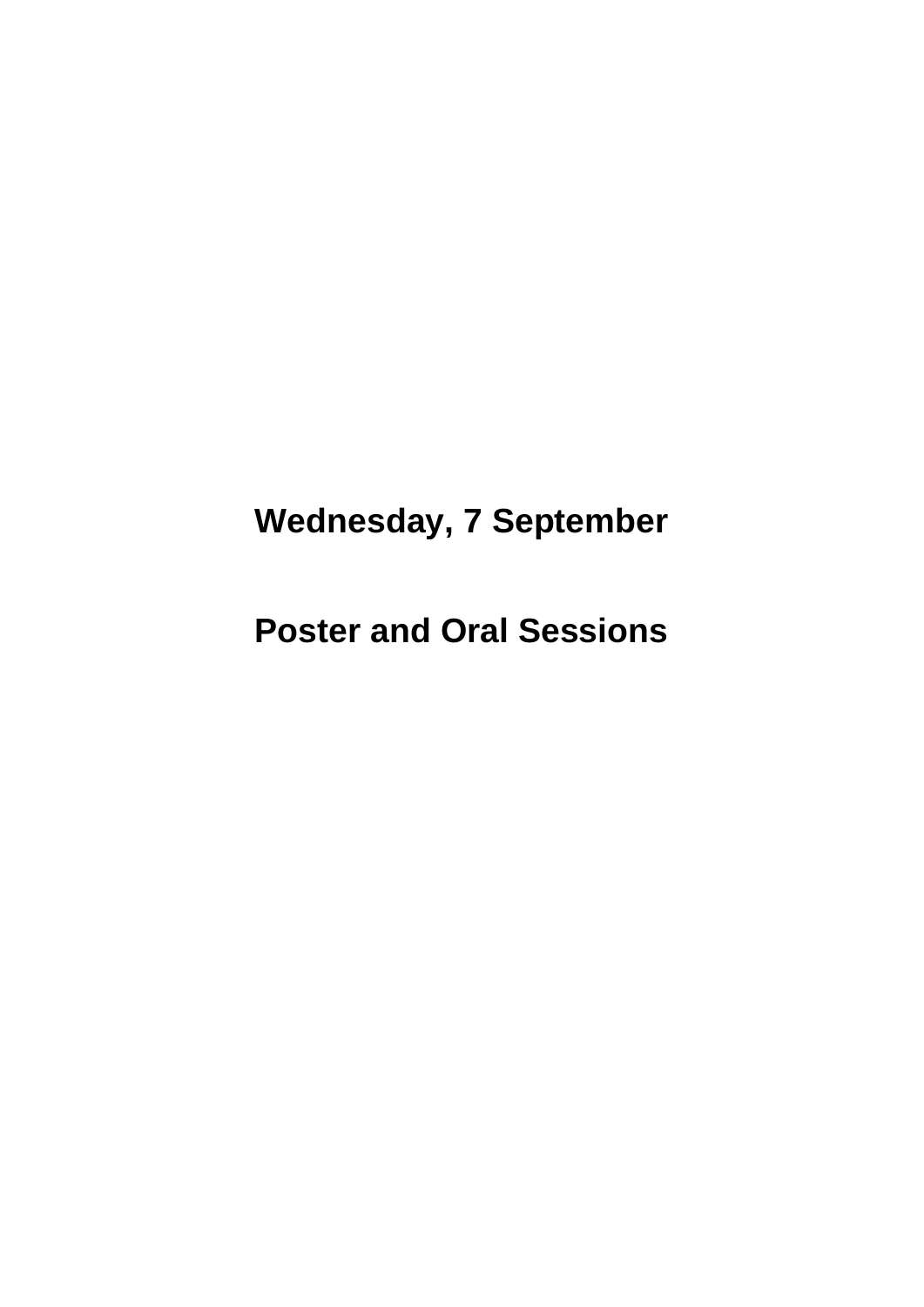| Date: Wednesday, 07/Sept/2022 |                                                          |                                                                   |                                             |  |  |
|-------------------------------|----------------------------------------------------------|-------------------------------------------------------------------|---------------------------------------------|--|--|
| 9:00am                        | SS-02A: Risk-Based EMC                                   | OS-03: Transmission lines                                         | OS-07A: Reverberation chambers              |  |  |
| 10:20am                       | Location: G1                                             | Location: G2                                                      | Location: G3                                |  |  |
| 10:20am<br>10:50am            | F-03A: Coffe break<br>Location: Exhibition Area          |                                                                   |                                             |  |  |
| 10:50am                       | SS-02B: Risk-Based EMC                                   | OS-04: Immunity                                                   | OS-07B: Reverberation chambers              |  |  |
| 12:10pm                       | Location: G1                                             | Location: G2                                                      | Location: G3                                |  |  |
| 12:30pm                       | Poster-2: Poster session 2                               | L-03: Lunch break                                                 |                                             |  |  |
| 2:30 <sub>pm</sub>            | Location: Exhibition Area                                | Location: Restaurant Area                                         |                                             |  |  |
| 2:30 <sub>pm</sub>            | <b>SS-04A: Stochastic Methods in EMC</b>                 | OS-05: Human exposure to EM field                                 | OS-08A: Measurements                        |  |  |
| 3:50 <sub>pm</sub>            | Location: G1                                             | Location: G2                                                      | Location: G3                                |  |  |
| 3:50 <sub>pm</sub><br>4:20pm  | F-03B: Coffe break<br>Location: Exhibition Area          |                                                                   |                                             |  |  |
| 4:20pm<br>5:40pm              | <b>SS-04B: Stochastic Methods in EMC</b><br>Location: G1 | OS-06: EMC in safety and security<br>applications<br>Location: G2 | <b>OS-08B: Measurements</b><br>Location: G3 |  |  |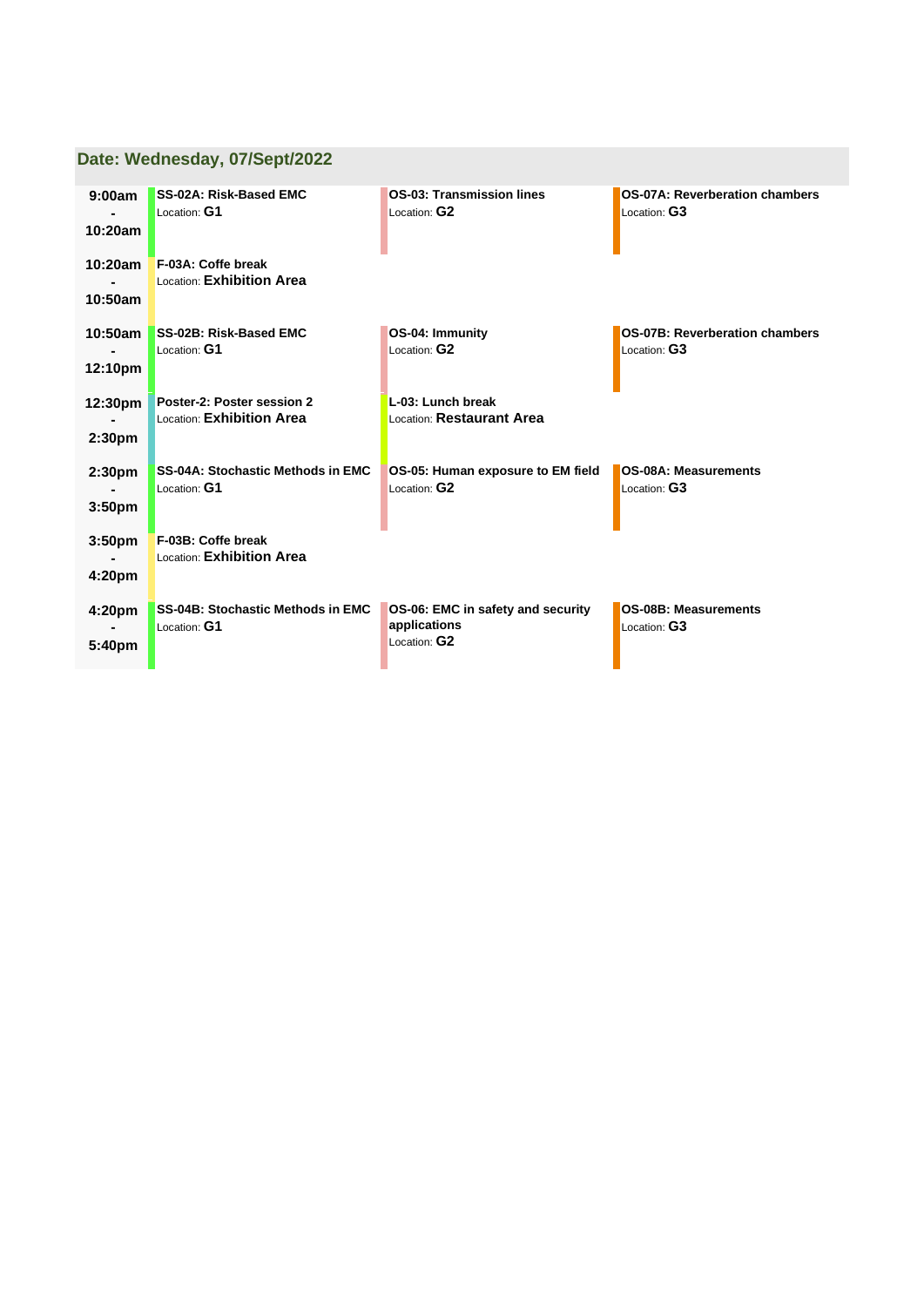| <b>Session</b>                                                                                                                                                                                                                                                                                                                                                                                                                                                                                                                                                                                                                                                                                               |  |  |  |
|--------------------------------------------------------------------------------------------------------------------------------------------------------------------------------------------------------------------------------------------------------------------------------------------------------------------------------------------------------------------------------------------------------------------------------------------------------------------------------------------------------------------------------------------------------------------------------------------------------------------------------------------------------------------------------------------------------------|--|--|--|
| SS-02A: Risk-Based EMC                                                                                                                                                                                                                                                                                                                                                                                                                                                                                                                                                                                                                                                                                       |  |  |  |
| Location: G1<br>Time:                                                                                                                                                                                                                                                                                                                                                                                                                                                                                                                                                                                                                                                                                        |  |  |  |
| Wednesday, 07/Sept/2022:                                                                                                                                                                                                                                                                                                                                                                                                                                                                                                                                                                                                                                                                                     |  |  |  |
| $9:00$ am - 10:20am                                                                                                                                                                                                                                                                                                                                                                                                                                                                                                                                                                                                                                                                                          |  |  |  |
| <b>Presentations</b>                                                                                                                                                                                                                                                                                                                                                                                                                                                                                                                                                                                                                                                                                         |  |  |  |
| Study of Random Field Coupling onto a Scooter following the Risk-based EMC Approach<br>Vasiliki Gkatsi <sup>1</sup> , Ivan Struzhko <sup>1</sup> , Robert Vogt-Ardatjew <sup>1</sup> , Frank Leferink <sup>1,2</sup><br><sup>1</sup> University of Twente, Netherlands, The; <sup>2</sup> Thales Nederland, Netherlands, The                                                                                                                                                                                                                                                                                                                                                                                 |  |  |  |
| <b>Vulnerability of Smart Grid-based Protection Systems to Ultra-Wide Band IEMI sources</b><br>Fernando Arduini <sup>1</sup> , Thorsten Pusch <sup>1</sup> , Michael Suhrke <sup>1</sup> , Heyno Garbe <sup>2</sup><br><sup>1</sup> Fraunhofer INT, Germany; <sup>2</sup> Leibniz University Hannover, Germany                                                                                                                                                                                                                                                                                                                                                                                               |  |  |  |
| Including Experimental Aging of Shielded Cables into Bulk Current Injection Simulations<br>Oskari Leppäaho <sup>1</sup> , Frédéric Lafon <sup>1</sup> , Bruno Ferreri <sup>1</sup> , Priscila Fernandez-Lopez <sup>1</sup> , Marine Stojanovic <sup>1</sup> , Richard Perdriau <sup>2</sup> ,<br>Mohammed Ramdani <sup>2</sup><br><sup>1</sup> Valeo, France; <sup>2</sup> ESEO, France                                                                                                                                                                                                                                                                                                                      |  |  |  |
| Effectiveness of Forward Error Corrections Over Different Wired Communication Channels in Harsh<br><b>Electromagnetic Environments</b><br>Pejman Memar <sup>1</sup> , Hasan Habib <sup>1</sup> , Zhao Chen <sup>2</sup> , Dries Vanoost <sup>1</sup> , Robert Vogt-Ardatjew <sup>3</sup> , Bärbel van den Berg <sup>4</sup> , Tom<br>Holvoet <sup>5</sup> , Davy Pissoort <sup>1</sup> , Jeroen Boydens <sup>1</sup><br><sup>1</sup> KU Leuven, Bruges Campus, Bruges, Belgium; <sup>2</sup> Barco NV, Kortrijk, Belgium; <sup>3</sup> University of Twente, Enschede, The<br>Netherlands; <sup>4</sup> Medisch Spectrum Twente Hospital, Enschede, The Netherlands; <sup>5</sup> KU Leuven, Leuven, Belgium |  |  |  |
| <b>Session</b>                                                                                                                                                                                                                                                                                                                                                                                                                                                                                                                                                                                                                                                                                               |  |  |  |
| OS-03: Transmission lines                                                                                                                                                                                                                                                                                                                                                                                                                                                                                                                                                                                                                                                                                    |  |  |  |
| Location: G2<br>Time:                                                                                                                                                                                                                                                                                                                                                                                                                                                                                                                                                                                                                                                                                        |  |  |  |
| Wednesday, 07/Sept/2022:                                                                                                                                                                                                                                                                                                                                                                                                                                                                                                                                                                                                                                                                                     |  |  |  |
| 9:00am - 10:20am                                                                                                                                                                                                                                                                                                                                                                                                                                                                                                                                                                                                                                                                                             |  |  |  |
| <b>Presentations</b>                                                                                                                                                                                                                                                                                                                                                                                                                                                                                                                                                                                                                                                                                         |  |  |  |
| <b>Comparison of Emissions from a Transmission Line on a CISPR 25 Bench Setup and Test Vehicle</b><br>Ch Umer Sajjad <sup>1</sup> , John F Dawson <sup>1</sup> , Ayhan Gunsaya <sup>2</sup> , Andy C Marvin <sup>1</sup><br>University of York, United Kingdom; <sup>2</sup> Ford Motor Company, England                                                                                                                                                                                                                                                                                                                                                                                                     |  |  |  |
| Independent Component Analysis of the Cyclostationary Signals in the Transmission Line<br>Yury V. Kuznetsov <sup>1</sup> , Andrey B. Baev <sup>1</sup> , Maxim A. Konovalyuk <sup>1</sup> , Anastasia A. Gorbunova <sup>1</sup> , Johannes A. Russer <sup>2</sup><br><sup>1</sup> Moscow Aviation Institute, Russian Federation; <sup>2</sup> Technical University of Munich, Germany                                                                                                                                                                                                                                                                                                                        |  |  |  |
| <b>Characterization of Adhesive and Fastener Carbon Fiber Composite Joints Based on a Microstrip</b><br><b>Transmission Line Method</b><br>DAVID RAMOS SOMOLINOS, BORJA PLAZA GALLARDO, DANIEL LÓPEZ SANZ, JOSÉ CIDRÁS ESTÉVEZ, VÍCTOR<br>DÍAZ MENA, DAVID POYATOS MARTÍNEZ<br>INSTITUTO NACIONAL DE TÉCNICA AEROESPACIAL - INTA, Spain                                                                                                                                                                                                                                                                                                                                                                      |  |  |  |
| <b>Multiconductor Transmission Line Approach to Model Common-Mode Currents in Motor-Drive Systems</b><br>Maryam Shokri, Ramiro Serra, Martijn C. van Beurden<br>Eindhoven University of Technology, Netherlands, The                                                                                                                                                                                                                                                                                                                                                                                                                                                                                         |  |  |  |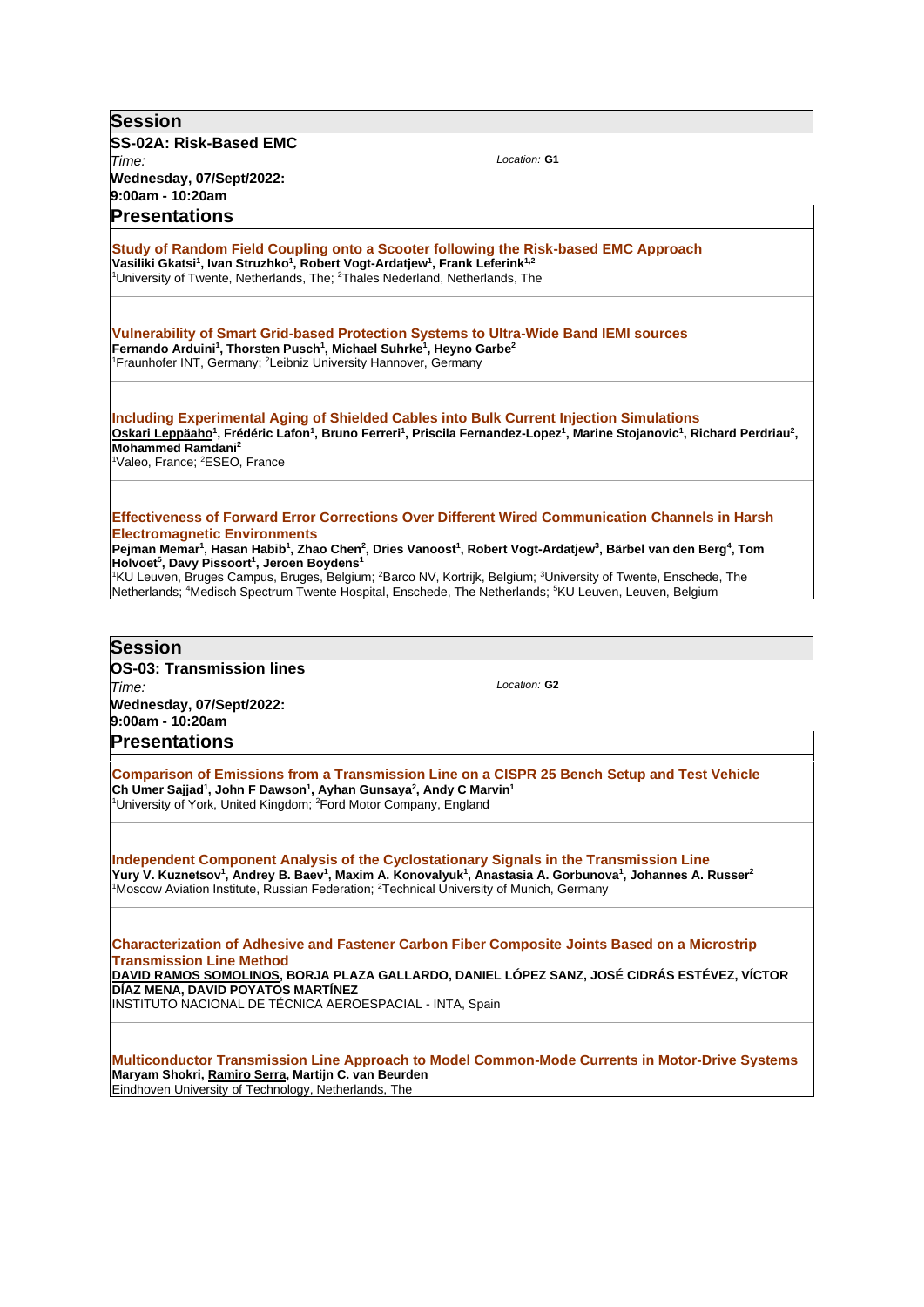| Session                                                                                                        |                                                                                                                                                                                                                                                                                                                                                                                                                  |
|----------------------------------------------------------------------------------------------------------------|------------------------------------------------------------------------------------------------------------------------------------------------------------------------------------------------------------------------------------------------------------------------------------------------------------------------------------------------------------------------------------------------------------------|
| <b>OS-07A: Reverberation chambers</b>                                                                          |                                                                                                                                                                                                                                                                                                                                                                                                                  |
| Time:<br>Wednesday, 07/Sept/2022:                                                                              | Location: G3                                                                                                                                                                                                                                                                                                                                                                                                     |
| $9:00$ am - 10:20am                                                                                            |                                                                                                                                                                                                                                                                                                                                                                                                                  |
| <b>Presentations</b>                                                                                           |                                                                                                                                                                                                                                                                                                                                                                                                                  |
| RISE Research Institutes of Sweden, Sweden; <sup>2</sup> Volvo Car Corporation                                 | Test level in Reverberation Chamber EMC Immunity Assessment Based on the Quantile to Average Ratio<br>Kristian Karlsson <sup>1</sup> , Andreas Lundberg <sup>1</sup> , Niklas Arabäck <sup>1</sup> , Björn Berggvist <sup>2</sup>                                                                                                                                                                                |
| Noise in a Reverberation Chamber<br><b>Andy Marvin, Simon Bale</b><br>University of York, York, United Kingdom | An Experimental Study of the Signal to Noise Ratio of Radiated Emissions in the Presence of Thermal                                                                                                                                                                                                                                                                                                              |
|                                                                                                                | Electrical Fields in Vehicular Cavities During Reverberation Chamber EMC Immunity Test<br>Kristian Karlsson <sup>1</sup> , Robert Moestam <sup>2</sup> , Björn Bergqvist <sup>3</sup> , Hans Kalaran <sup>4</sup> , Åsa Rosdalen <sup>3</sup><br><sup>1</sup> RISE Research Institutes of Sweden, Sweden; <sup>2</sup> China-Euro Vehicle Technology; <sup>3</sup> Volvo Car Corporation; <sup>4</sup> Volvo GTT |
| Lukas Oppermann, Lorenz Löser<br>TU Braunschweig, Germany                                                      | <b>On Excitation Periodicity in Continuously Stirred Reverberation Chambers</b>                                                                                                                                                                                                                                                                                                                                  |
|                                                                                                                |                                                                                                                                                                                                                                                                                                                                                                                                                  |
| <b>Session</b>                                                                                                 |                                                                                                                                                                                                                                                                                                                                                                                                                  |
| <b>SS-02B: Risk-Based EMC</b>                                                                                  |                                                                                                                                                                                                                                                                                                                                                                                                                  |
| Time:                                                                                                          | Location: G1                                                                                                                                                                                                                                                                                                                                                                                                     |

**Wednesday, 07/Sept/2022:** 

**10:50am - 12:10pm**

**Presentations**

**Combining 2oo3 Voting and Hamming Error Correction to Reduced the Occurrence of False Negatives in Wired Communication Lines under Continuous-Wave Electromagnetic Disturbances**

**Mohammad Kameli, Tim Claeys, Davy Pissoort**

KU Leuven, ESAT-WaveCore KU Leuven Bruges Campus Bruges, Belgium

**Risk Management Plan For Hospital Environment Mumpy Das, Robert Vogt-Ardatjew, {Barbel} van den Berg de Bakker, Frank Leferink** University of twente, Netherlands, The

**A Review On Links Between Different EMC Test Environments In Medical Technologies Nandun Senevirathna1,2, Rob Kleihorst<sup>1</sup> , Anne Roc'h<sup>2</sup>**

<sup>1</sup>Philips Medical Systems Nederland B.V.; <sup>2</sup>Eindhoven University of Technology

**Combining Fast Field Probes with an EMI Detector to reveal Bit Errors induced by ElectroMagnetic Disturbances**

**Hasan Habib<sup>1</sup> , Tim Claeys<sup>1</sup> , Robert Vogt-Ardatjew<sup>2</sup> , Bärbel van den Berg<sup>3</sup> , Guy A. E. Vandenbosch<sup>4</sup> , Davy Pissoort<sup>1</sup>** 1KU Leuven, Bruges Campus; 2University of Twente; 3MST Hospital; 4KU Leuven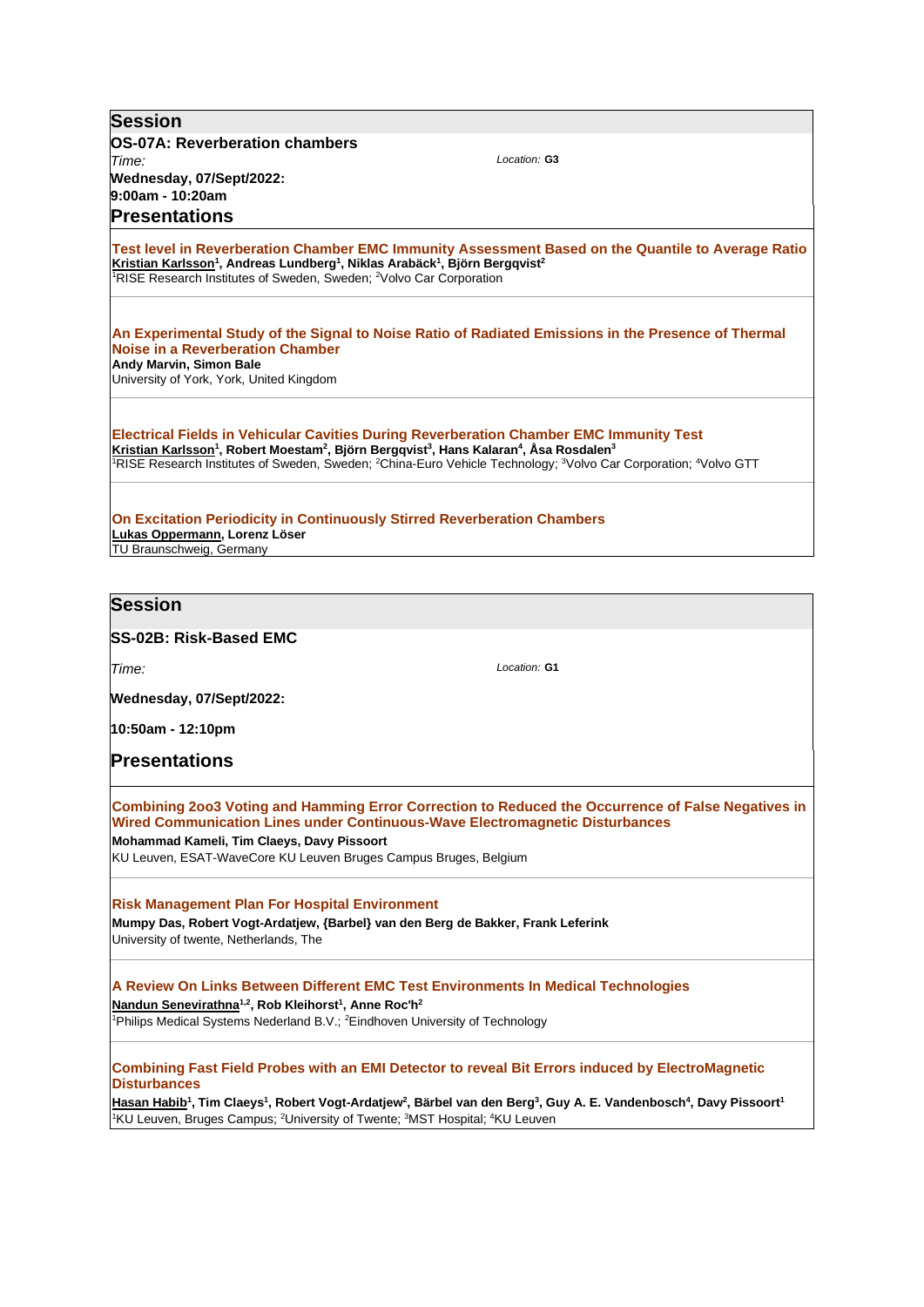### **Session**

### **OS-04: Immunity**

*Time:* 

**Wednesday, 07/Sept/2022:** 

**10:50am - 12:10pm Presentations**

**Testing immunity of active implantable medical devices to industrial magnetic field environments LUCIEN HAMMEN1,2,3, LIONEL PICHON2,3, YANN LE BIHAN2,3, MOHAMED BENSETTI2,3, GERARD FLEURY<sup>1</sup>** <sup>1</sup>Institut national de recherche et de sécurité (INRS), Vandoeuvre-lès-Nancy, France; <sup>2</sup>Université Paris-Saclay, CentraleSupelec, CNRS, Gif-sur-Yvette, France; <sup>3</sup>Sorbonne Université, CNRS, Paris, France

*Location:* **G2**

**Correlation between Near-Field Scan Immunity and Radiated Susceptibility at Integrated Circuit Level Alexandre Boyer, Nicolas Nolhier, Fabrice Caignet, Sonia Ben Dhia** LAAS-CNRS, France

#### **An Interlaboratory Comparison on Radiated Immunity IEC 61000-4-3**

**Emrah Tas, Frederic Pythoud**

Federal Institute of Metrology METAS, Switzerland

**A new Investigation Methodology to predict Far Field Radiated Immunity from Near Field Scan Immunity Measurements**

**ANDRE DURIER<sup>1</sup> , SONIA BEN DHIA2,3, TRISTAN DUBOIS<sup>4</sup> , ALEXANDRE BOYER2,3** <sup>1</sup>CONTINENTAL AUTOMOTIVE FRANCE, France; <sup>2</sup>LAAS-CNRS, France; <sup>3</sup> INSA TOULOUSE, France; <sup>4</sup> IMS BORDEAUX, France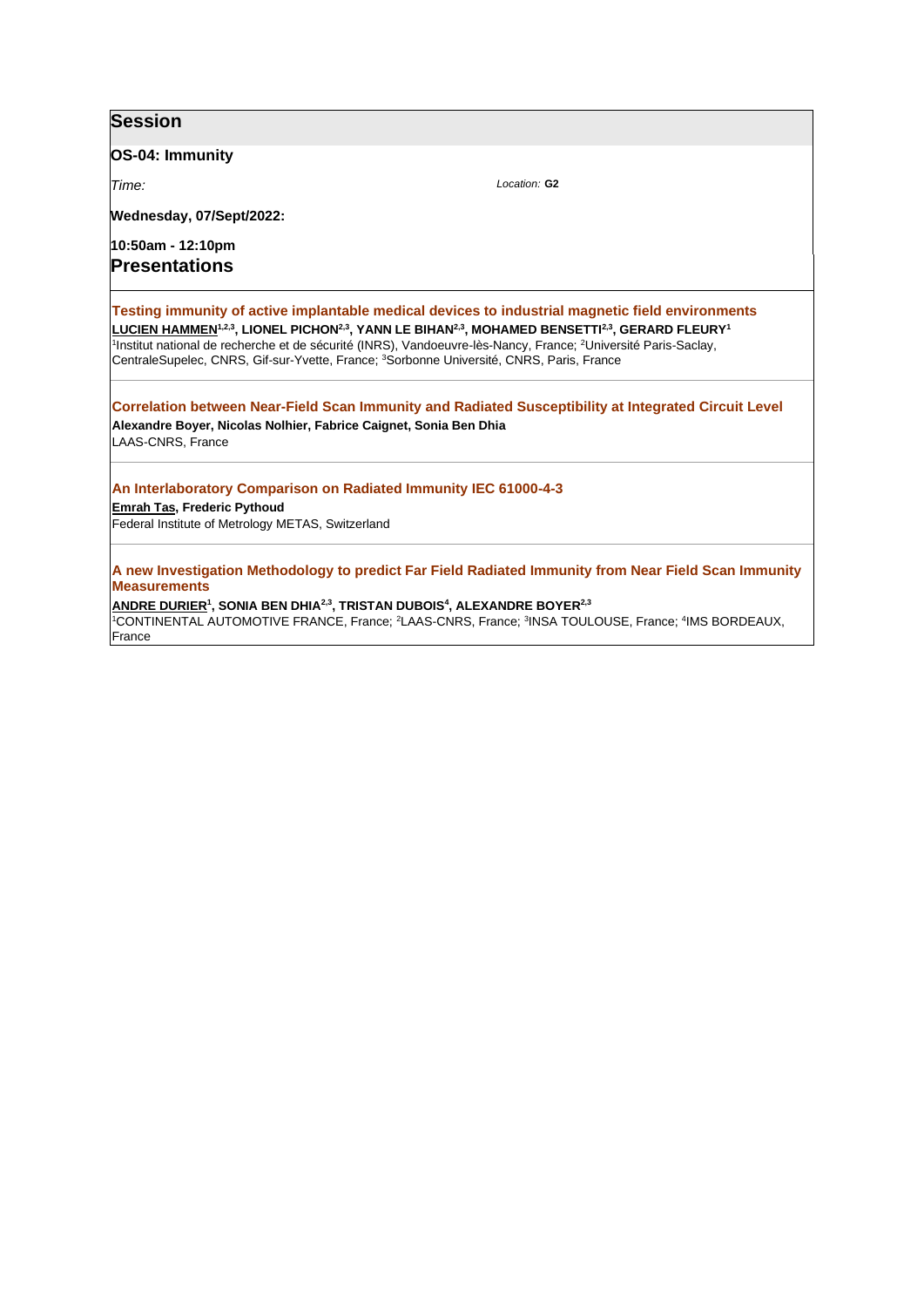## **Session**

#### **OS-07B: Reverberation chambers**

*Time:* 

**Wednesday, 07/Sept/2022:** 

**10:50am - 12:10pm Presentations**

**A Novel Hybrid Nested Reverberation Chamber Measurement Technique for Shielding Effectiveness of Conductive Fabrics**

*Location:* **G3**

**Hakki Ekin Ozdemir<sup>1</sup> , Muhammet Hilmi Nisanci<sup>2</sup> , Fatih Ustuner<sup>3</sup> , Ahmet Yasin Citkaya<sup>1</sup> , Hamid Torpi<sup>4</sup> , Mucahid Taha Mersin<sup>1</sup> , Ridvan Aba<sup>1</sup> , Coskun Cosar<sup>1</sup>**

<sup>1</sup>TUBITAK BILGEM, Turkey; <sup>2</sup>Sakarya University, Turkey; <sup>3</sup>Istanbul Ticaret University, Turkey; <sup>4</sup>Yildiz Technical University, **Turkey** 

#### **On the Feasibility of the Three-Antenna Technique for Estimating Antenna Radiation Efficiency in Bluetest Reverberation Test Systems**

**Samar Hosseinzadegan, Mats Kristoffersen, Patrik Svedjenäs, Sara Catteau, John Kvarnstrand** Bluetest AB, Sweden

**Eigenmodes of a loaded Reverberation Chamber**

**Hans Kalaran<sup>1</sup> , Kristian Karlsson<sup>2</sup> , Robert Moestam<sup>3</sup> , Björn Bergqvist<sup>4</sup> , Åsa Rosdalen<sup>4</sup>** <sup>1</sup>Volvo AB, Sweden; <sup>2</sup>RISE Research Institutes of Sweden; <sup>3</sup>China-Euro Vehicle Technology; <sup>4</sup>Volvo Car Corporation

**Comparison of susceptibility measurements on a reference test setup in two reverberation chambers including cabling variations**

**Thorsten Ragnar Pusch<sup>1</sup> , Christian Adami<sup>1</sup> , Tomas Hurtig<sup>2</sup> , Mattias Elfsberg<sup>2</sup> , Sven Fisahn<sup>3</sup> , Martin Schaarschmidt<sup>3</sup>** 1Fraunhofer INT, Germany; <sup>2</sup>FOI Swedish Defence Research Agency; <sup>3</sup>Bundeswehr Research Institute for Protective Technologies and CBRN Protection (WIS)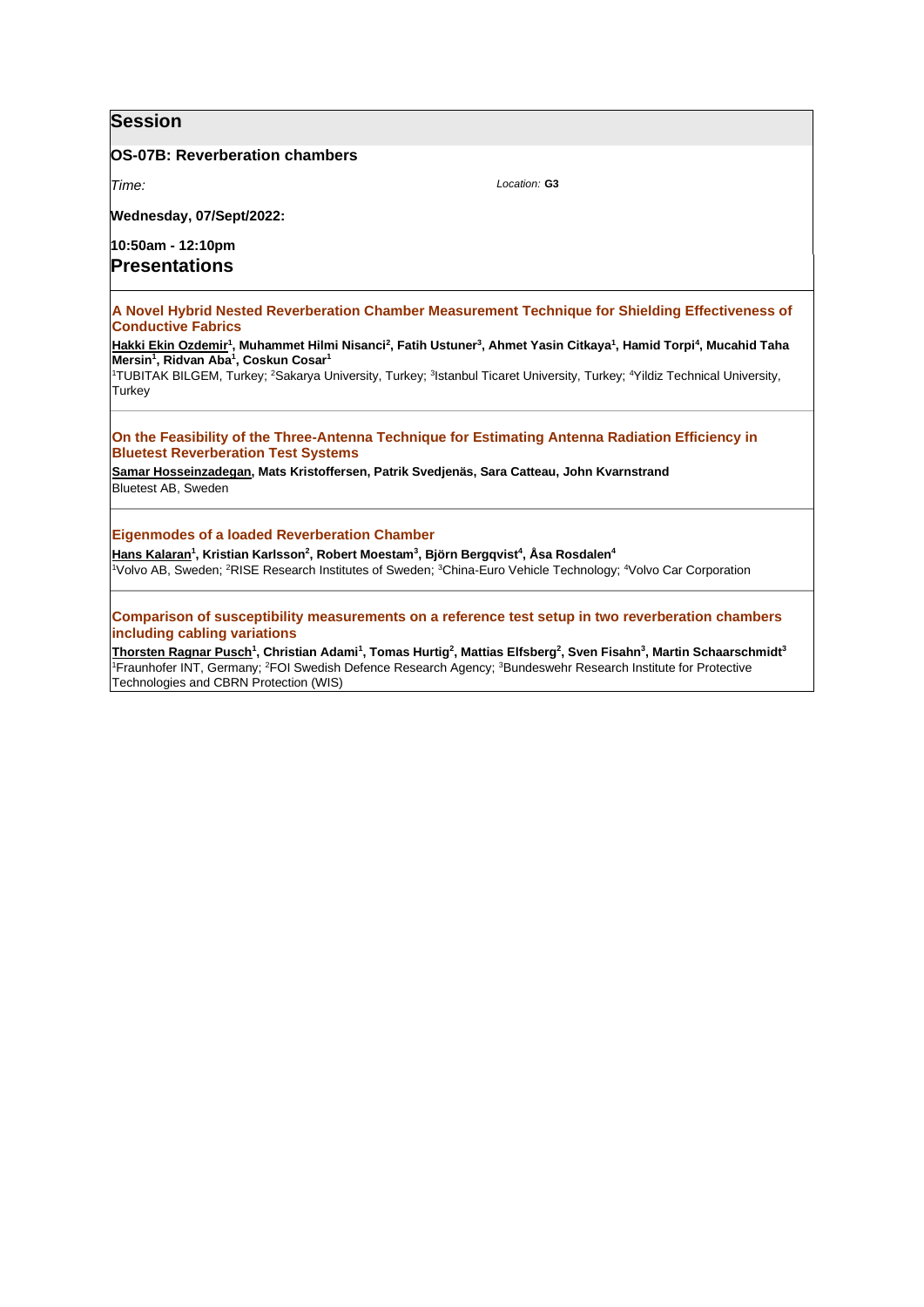| <b>Session</b>                                                                                                                                                                                                                                                                                                                                                                                                                                                                   |
|----------------------------------------------------------------------------------------------------------------------------------------------------------------------------------------------------------------------------------------------------------------------------------------------------------------------------------------------------------------------------------------------------------------------------------------------------------------------------------|
| Poster-2: Poster session 2                                                                                                                                                                                                                                                                                                                                                                                                                                                       |
| Time:<br>Location: Exhibition Area                                                                                                                                                                                                                                                                                                                                                                                                                                               |
| Wednesday, 07/Sept/2022:<br>12:30pm - 2:30pm                                                                                                                                                                                                                                                                                                                                                                                                                                     |
| <b>Presentations</b>                                                                                                                                                                                                                                                                                                                                                                                                                                                             |
|                                                                                                                                                                                                                                                                                                                                                                                                                                                                                  |
| D.O.E. Method Application to Optimize System Level RF Signal Path with Antenna Design<br>Scott Lee, Tim Chen, Tyran Cho, Snake Chen, Weiting Liu<br>Ring, Taiwan                                                                                                                                                                                                                                                                                                                 |
| SPICE-Based Lumped Circuit Model of Multiconductor Lines Excited by an Incident Plane Wave<br>Moustafa Raya, Mathias Magdowski, Sergey Tkachenko, Ralf Vick<br>Otto von Guericke University Magdeburg, Germany                                                                                                                                                                                                                                                                   |
| Sharing and Electromagnetic compatibility studies between 5G networks and feeder links for mobile-<br>satellite service in 6700-7075 MHz band<br>Alexander Pastukh <sup>1</sup> , Valery Tikhvinskiy <sup>1,2</sup> , Evgeny Devyatkin <sup>1</sup> , Vadim Belyavskiy <sup>3</sup><br><sup>1</sup> Radio Research and Development Institute (NIIR), Russian Federation; <sup>2</sup> Bauman Moscow State Technical University, Russian<br>Federation; <sup>3</sup> Spectrum Ltd |
| Detection of fault location in branching power distribution network using deep learning algorithm<br>Daiki Nagata, Shunya Fujioka, Tohlu Matshushima, Hideaki Kawano, Yuki Fukumoto<br>Kyushu Institute of Technology, Japan                                                                                                                                                                                                                                                     |
| An Exponential Back-off Algorithm Based Interference Avoidance Strategy for Bluetooth Low Energy<br>against Wideband Interference<br>Bozheng Pang, Tim Claeys, Hans Hallez, Jeroen Boydens<br>KU Leuven, Belgium                                                                                                                                                                                                                                                                 |
| Influence of AWGN on the Possibility to Remove a Continuous Wave EM Disturbance in OFDM systems<br>Aleksandr Ovechkin, Brian Leeman, Dries Vanoost, Tim Claeys, Guy A. E. Vandenbosch, Davy Pissoort<br>KU Leuven, Belgium                                                                                                                                                                                                                                                       |
| A computationally efficient hybrid FDTD method for solving field-to-wire coupling problems in shielded<br>cables with junctions inside electrically large objects<br>xuesong meng <sup>1,2</sup><br><sup>1</sup> CAEP Software Center for High Performance Numerical Simulation, China, People's Republic of; <sup>2</sup> institute of applied physics<br>and computational mathematics, China, People's Republic of                                                            |
| Out-of-the-Box Performance of popular SDRs for EMC pre-compliance Measurements<br><b>Christian Spindelberger, Holger Arthaber</b><br>TU Wien, Austria                                                                                                                                                                                                                                                                                                                            |
| A Single-layer Dual-band Frequency Selective Surface for 5G Shielding<br>Yu Huang <sup>1</sup> , Liping Yan <sup>1</sup> , Xiang Zhao <sup>1</sup> , Ming Ye <sup>2</sup> , Xian-Ke Gao <sup>3</sup><br>Sichuan University; <sup>2</sup> Huawei Technologies Sweden AB; <sup>3</sup> Electronics and Photonics Department Institute of High Performance                                                                                                                          |
| Analysis and Design for Broadband Slot Transition from Microstrip to Rectangular Waveguide<br>Yen Ching Li, Cheng Wu Ting, Chung Yuan Liu, Tzong Lin Wu<br>National Taiwan University, Taiwan                                                                                                                                                                                                                                                                                    |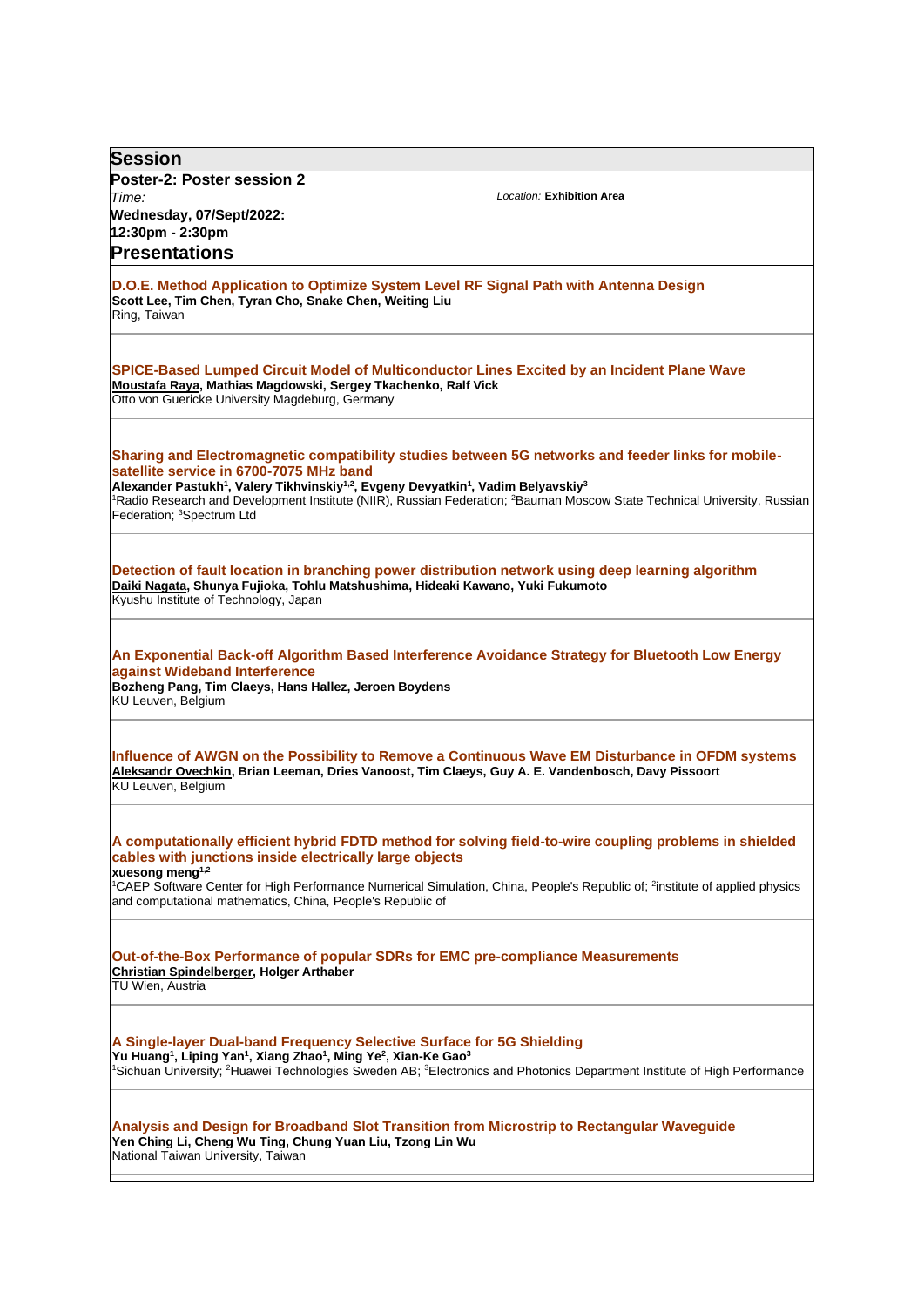| The Effects of Shielded Room Power Line Filters on CE101, CE102 and CS101 Test Results<br>Ali KARAALI, Erdem AKPINAR, Osman Ozgur GURSAHBAZ, Bager OZBEY<br>Aselsan A.S., Turkey                                                                                                                                                                                                                                                                                                                      |
|-------------------------------------------------------------------------------------------------------------------------------------------------------------------------------------------------------------------------------------------------------------------------------------------------------------------------------------------------------------------------------------------------------------------------------------------------------------------------------------------------------|
| Realistic modeling for the calculation of transient induced currents in a measurement cable<br><b>Bachir Nekhoul</b><br>Jijel university, Algeria                                                                                                                                                                                                                                                                                                                                                     |
| Interlaboratory Comparison Measurements for Military Magnetic Emission Test<br>Osman Sen, Savas Acak, Soydan Cakir, Bahadir Tektas, Yasin Ozkan, Ali Karaali, Hulya Belirgen, Hakan Altun, Zeynep<br>Sagir Sefer, Emre Camasırcioglu, Ali Ozturk, Merve Deniz Kozan, Burak Demirdogen<br>TUBITAK UME, Turkey                                                                                                                                                                                          |
| <b>Experimental Prediction of the Radiated Emission and Final Measurement Process Optimization based</b><br>on Deep Neural Networks According to EN 55032<br>Hussam Elias, Ninovic Perez, Holger Hirsch<br>Duisburg-Essen University, Germany                                                                                                                                                                                                                                                         |
| Verification of the Voltage/Current Conversion Factor of Transformer-type-AAN for Conducted Emissions<br>on unscreened balanced pairs<br>Nozomi Miyake <sup>1</sup> , Naoya Haraguchi <sup>2</sup> , Fujio Amemiya <sup>3</sup> , Nobuo Kuwabara <sup>4</sup> , Hidenori Muramatsu <sup>3</sup><br><sup>1</sup> VCCI Council/ NEC Corporation, Japan; <sup>2</sup> FUJIFILM Business Innovation Corp., Japan; <sup>3</sup> VCCI Council, Japan; <sup>4</sup> Kyushu<br>Institute of Technology, Japan |
| <b>Current Distribution in Flat Transparent Antennas</b><br>Reuven Zemach <sup>1</sup> , Zion Menachem <sup>2</sup> , Jacob Assayag <sup>1</sup> , Amir Gamliel <sup>3</sup> , Motti Haridim <sup>4</sup><br><sup>1</sup> Merchavim Institute of R&D in Negev; <sup>2</sup> Shamoon College of Engineering, Beer Sheva, Israel; <sup>3</sup> Investigations and Intelligence<br>Dept., Israel Police, Jerusalem, Israel; <sup>4</sup> HIT- Holon institute of Technology, Israel                      |
| Response of Muscle Tissue to Pulsed Elecromagnetic Fields: An Asymptotic Description<br><b>Constantinos Balictsis</b><br>Biosolutions Ltd., Greece                                                                                                                                                                                                                                                                                                                                                    |
| Novel 3D Printable Copper Twisted Pair Array Heatsink Design for EMI Mitigation<br>Darwin Zhang Li <sup>1</sup> , Tetsumune Kuromura <sup>2</sup> , Yoshi Fukawa <sup>3</sup><br><sup>1</sup> Good Simulations LLC, United States of America; <sup>2</sup> Mitsui Mining & Smelting CO., LTD.; <sup>3</sup> TechDream, Inc.                                                                                                                                                                           |
| Radio Frequency Interference Considerations in Large-Scale STATCOM Installations<br>Emil Mäki Eriksson, Jon Rasmussen, Mose Akyuz<br>Hitachi Energy, Sweden                                                                                                                                                                                                                                                                                                                                           |
| Analytical Method to Check and Correct the TDR Impedance Profile of Low-Loss Transmission Lines<br>Matthias Hampe, Margarita Tetzlaff, Thomas Müller<br>Ostfalia University of Applied Sciences, Germany                                                                                                                                                                                                                                                                                              |
| Early Considerations for Unit's Induced Electric Behaviour Characterization in the Extreme Low<br><b>Frequency Domain</b><br>Anargyros T. Baklezos <sup>1,2</sup> , Christos D. Nikolopoulos <sup>1</sup> , Panagiotis K. Papastamatis <sup>2</sup> , Theodoros N. Kapetanakis <sup>1</sup> , Ioannis<br>O. Vardiambasis <sup>1</sup> , Christos N. Capsalis <sup>2</sup><br><sup>1</sup> Hellenic Mediterranean University, Greece; <sup>2</sup> National Technical University of Athens, Greece     |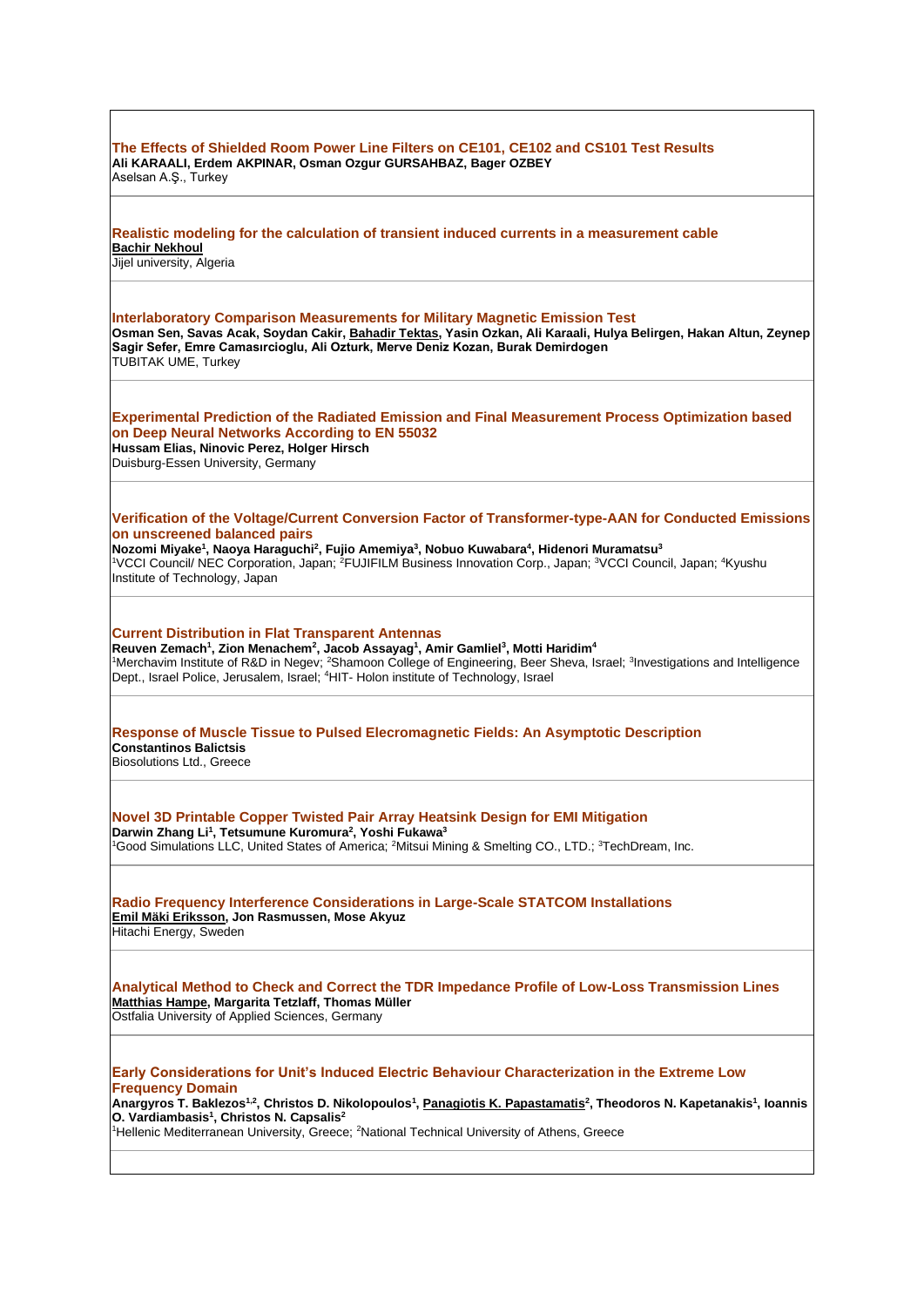**Intermodulation distortion characterization of RF transceivers by means of a Transverse Electromagnetic cell**

**Alain Grèzes1,2, Jérémy Raoult<sup>2</sup> , Alexandre Martorell<sup>1</sup>** <sup>1</sup>Thales SIX GTS, Gennevilliers, France; <sup>2</sup>IES, University of Montpellier, CNRS

#### **Impact of the injection point selection during indirect application of ESD pulses according to IEC 61000- 4-2**

**Panagiotis K. Papastamatis<sup>1</sup> , Theodosios K. Lamprinos<sup>1</sup> , Christos D. Nikolopoulos<sup>2</sup> , Anargyros T. Baklezos<sup>1</sup> , Ioannis F. Gonos<sup>1</sup> , Ioannis A. Stathopulos<sup>1</sup>**

<sup>1</sup>School of Electrical and Computer Engineering, National Technical University of Athens, Greece; <sup>2</sup>School of Engineering, Dept. of Electronic Engineering, Hellenic Mediterranean University, Greece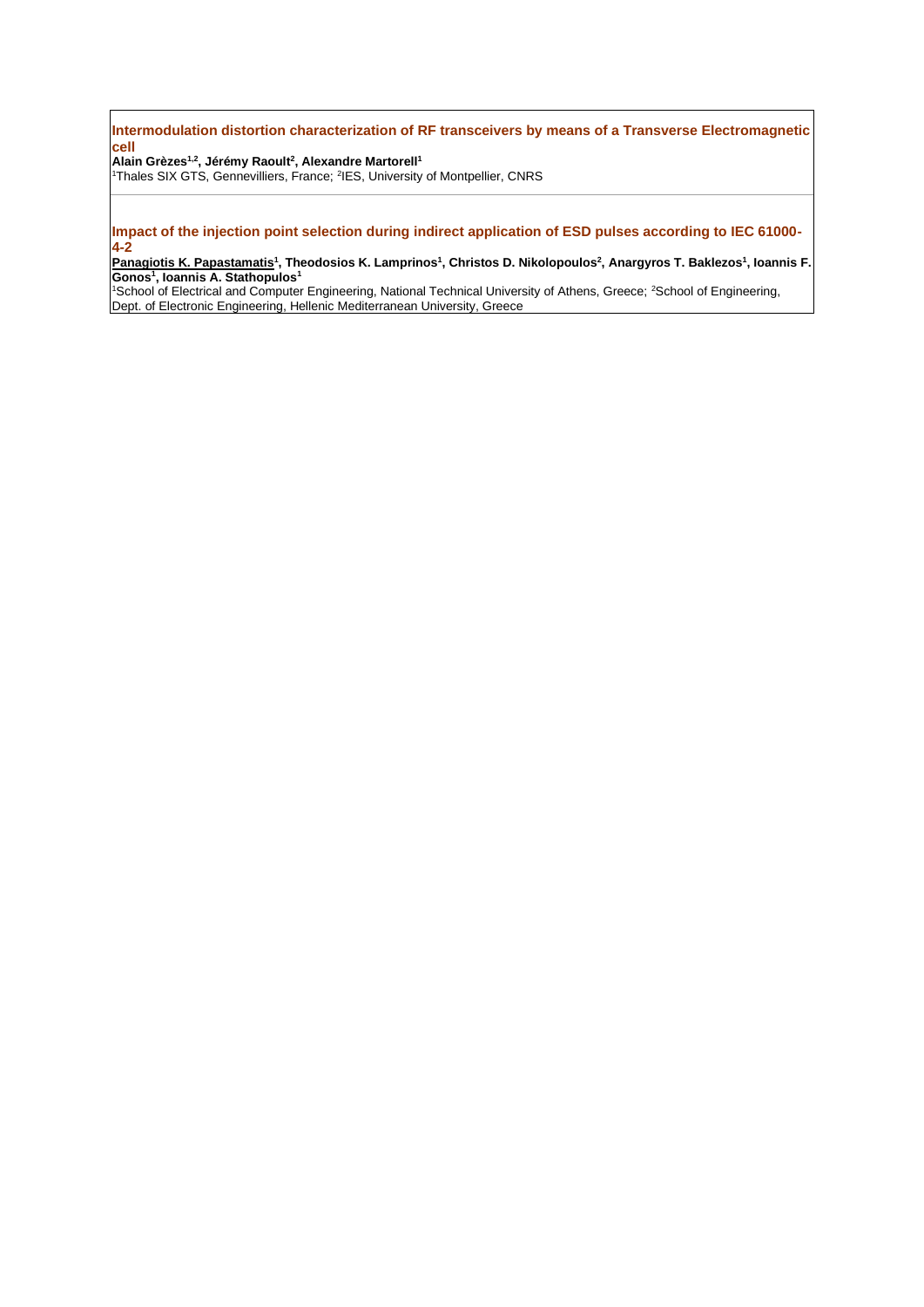| <b>Session</b>                                                                                                                                                                                                                                                                                                                                                                                                                                                       |
|----------------------------------------------------------------------------------------------------------------------------------------------------------------------------------------------------------------------------------------------------------------------------------------------------------------------------------------------------------------------------------------------------------------------------------------------------------------------|
| <b>SS-04A: Stochastic Methods in EMC</b>                                                                                                                                                                                                                                                                                                                                                                                                                             |
| Location: G1<br>Time:                                                                                                                                                                                                                                                                                                                                                                                                                                                |
| Wednesday, 07/Sept/2022:                                                                                                                                                                                                                                                                                                                                                                                                                                             |
| 2:30pm - 3:50pm                                                                                                                                                                                                                                                                                                                                                                                                                                                      |
| <b>Presentations</b>                                                                                                                                                                                                                                                                                                                                                                                                                                                 |
| Investigation of the Impact of Height Scans in Fully Anechoic Rooms on Detection of Maximal Radiated<br><b>Field Strength Using Monte Carlo Simulation</b><br>Jörg Petzold, Mathias Magdowski, Ralf Vick<br>Otto-von-Guericke Universtity, Germany                                                                                                                                                                                                                   |
| Theoretical Analysis of a Wall-Mounted Broadband Antenna for Source Stirred Reverberation Chambers<br>Alfredo De Leo, Paola Russo, Valter Mariani Primani<br>Universita Politecnica Marche, Italy                                                                                                                                                                                                                                                                    |
| A Source Stirred Vibrating Intrinsic Reverberation Chamber Using Two Antennas<br>Danilo Izzo, Robert Vogt-Ardatjew, Georgios Erotas, Frank Leferink<br>University of Twente, The Netherlands                                                                                                                                                                                                                                                                         |
| <b>Efficient EMC Risk Analysis of PCB Using Iterative Surrogate-Model Enrichment and Morris Sensitivity</b><br><b>Analysis</b><br>Alexandre Plot <sup>1,2</sup> , Philippe Besnier <sup>2</sup> , Béatrice Azanowsky <sup>1</sup><br><sup>1</sup> THALES SIX GTS, France; <sup>2</sup> Univ Rennes, INSA Rennes, CNRS, IETR - UMR 6164                                                                                                                               |
|                                                                                                                                                                                                                                                                                                                                                                                                                                                                      |
|                                                                                                                                                                                                                                                                                                                                                                                                                                                                      |
| <b>Session</b>                                                                                                                                                                                                                                                                                                                                                                                                                                                       |
| OS-05: Human exposure to EM field<br>Location: G2                                                                                                                                                                                                                                                                                                                                                                                                                    |
| Time:<br>Wednesday, 07/Sept/2022:                                                                                                                                                                                                                                                                                                                                                                                                                                    |
| 2:30pm - 3:50pm                                                                                                                                                                                                                                                                                                                                                                                                                                                      |
| <b>Presentations</b>                                                                                                                                                                                                                                                                                                                                                                                                                                                 |
| <b>Assessment of Exposure to Magnetic Field from Pulse Width Modulated Currents</b><br>Markus Johansson, Jan Carlsson<br>Provinn AB, Sweden                                                                                                                                                                                                                                                                                                                          |
| Time Reversal in Reverberating Structures for Deep Focusing in Human Bodies<br>Emanuel Colella <sup>2</sup> , Luca Bastianelli <sup>2</sup> , Francesco Dragano <sup>1</sup> , Valter Mariani Primiani <sup>1,2</sup> , Franco Moglie <sup>1,2</sup><br><sup>1</sup> Università Politecnica delle Marche, Department of Information Engineering, Ancona, Italy; <sup>2</sup> Consorzio Nazionale<br>Interuniversitario per le Telecomunicazioni (CNIT), Parma, Italy |
| <b>Comparison of Frequency and Code Selective Methods for Electromagnetic Exposure Measurement in</b><br>the Vicinity of a LTE (4G) Base Station<br>Bahadır Tektas, Soydan Cakir<br>TÜBİTAK UME, Turkey                                                                                                                                                                                                                                                              |
| SAR computation due to Wearable Devices by using high-resolution body models and FDTD numerical<br>code<br>Greta Silla <sup>1</sup> , Luca Bastianelli <sup>1,2</sup> , Emanuel Colella <sup>2</sup> , Franco Moglie <sup>1,2</sup> , Valter Mariani Primiani <sup>1,2</sup><br><sup>1</sup> Università Politecnica delle Marche, Italy; <sup>2</sup> Consorzio Nazionale Interuniversitario per le Telecomunicazioni (CNIT), Parma,<br>Italy                        |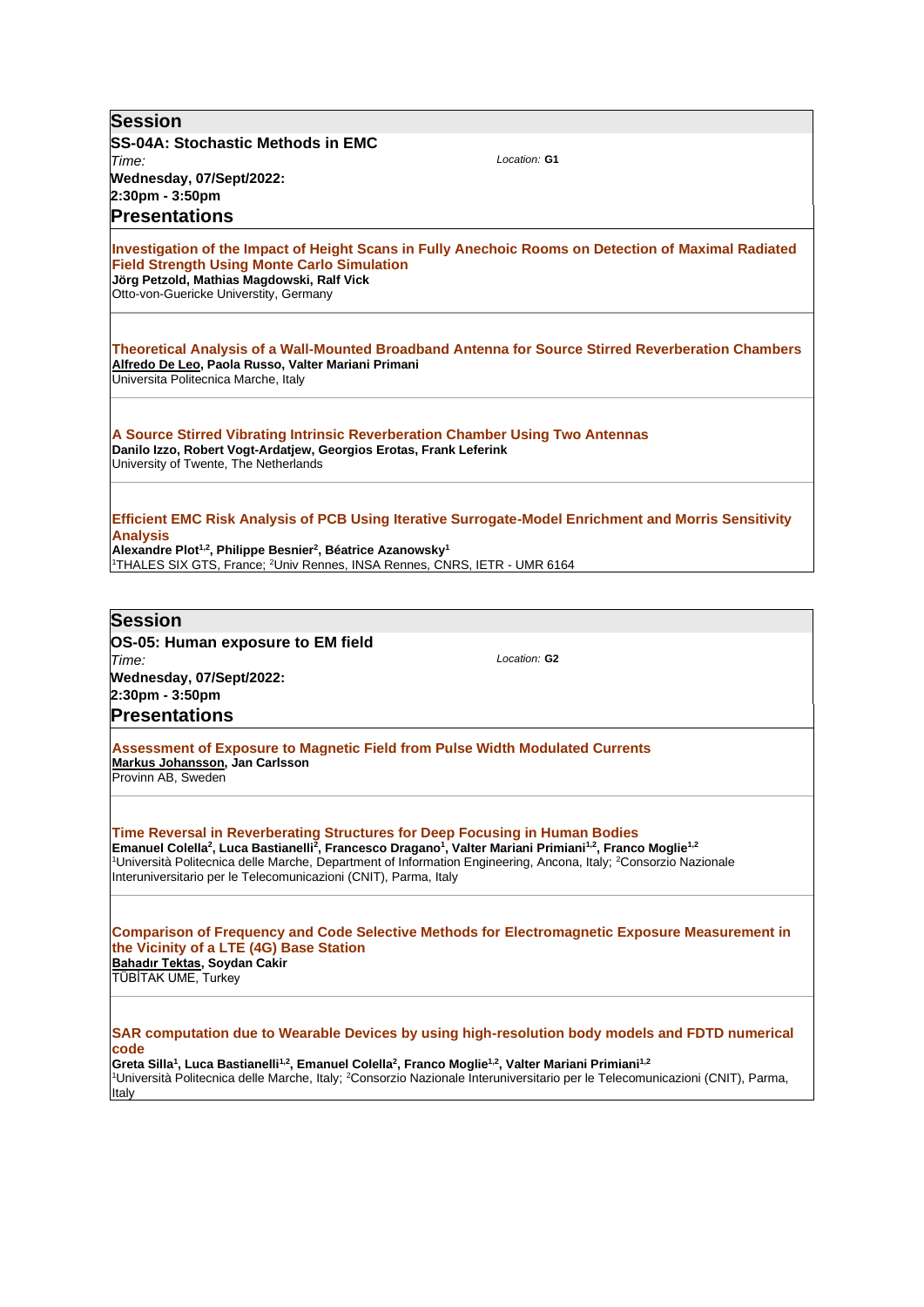| <b>Session</b>                                                                                                                                                                                                                                                                                                                                                                                                                                                          |
|-------------------------------------------------------------------------------------------------------------------------------------------------------------------------------------------------------------------------------------------------------------------------------------------------------------------------------------------------------------------------------------------------------------------------------------------------------------------------|
| OS-08A: Measurements                                                                                                                                                                                                                                                                                                                                                                                                                                                    |
| Location: G3<br>Time:                                                                                                                                                                                                                                                                                                                                                                                                                                                   |
| Wednesday, 07/Sept/2022:                                                                                                                                                                                                                                                                                                                                                                                                                                                |
| 2:30pm - 3:50pm                                                                                                                                                                                                                                                                                                                                                                                                                                                         |
| <b>Presentations</b>                                                                                                                                                                                                                                                                                                                                                                                                                                                    |
| <b>Mono-Static Radar Cross-Section Measurement and Calibration for Complex Natural Resonance</b><br><b>Extraction</b><br>Max Rosenthal, Felix Middelstaedt, Ralf Vick<br>Otto von Guericke University, Germany                                                                                                                                                                                                                                                          |
| Measurement of the unwanted magentic field emissions along a model of a wind turbine<br>Cornelia Reschka, Heyno Garbe<br>Leibniz University Hannover, Germany                                                                                                                                                                                                                                                                                                           |
| In-situ Measurements of Conducted and Radiated Emissions from Photovoltaic Installations<br>Sara Linder, Kia Wiklundh<br>Swedish Defence Research Agency, Sweden                                                                                                                                                                                                                                                                                                        |
| Estimation of the Highest Influence on the Measured Results of a Three-axis Shielded Loop Antenna<br><b>Using Three Transmitting Antenna and Tilted Antenna Methods</b><br>Denys Pokotilov <sup>1</sup> , Robert Vogt-Ardatjew <sup>1</sup> , Frank Leferink <sup>1,2</sup><br><sup>1</sup> University of Twente, The Netherlands; <sup>2</sup> THALES, The Netherlands                                                                                                 |
| <b>Session</b>                                                                                                                                                                                                                                                                                                                                                                                                                                                          |
|                                                                                                                                                                                                                                                                                                                                                                                                                                                                         |
| <b>SS-04B: Stochastic Methods in EMC</b><br>Location: G1<br>Time:                                                                                                                                                                                                                                                                                                                                                                                                       |
| Wednesday, 07/Sept/2022:                                                                                                                                                                                                                                                                                                                                                                                                                                                |
| 4:20pm - 5:40pm                                                                                                                                                                                                                                                                                                                                                                                                                                                         |
| <b>Presentations</b>                                                                                                                                                                                                                                                                                                                                                                                                                                                    |
| Efficient Frequency-Domain Uncertainty Quantification Using Parameterized Model Order Reduction<br>Francesco Ferranti <sup>1</sup> , Daniele Romano <sup>2</sup> , Luigi Lombardi <sup>3</sup> , Giulio Antonini <sup>2</sup> , Ye Tao <sup>4</sup> , Michel Nakhla <sup>4</sup><br><sup>1</sup> Vrije Universiteit Brussel; <sup>2</sup> Università degli Studi dell'Aquila, Italy; <sup>3</sup> Micron Semiconductor; <sup>4</sup> Carleton University                |
| <b>Polynomial Chaos Kriging Metamodel for Automotive EMC Simulations</b><br>Arnold Bingler <sup>1,2</sup> , Sándor Bilicz <sup>1</sup> , Csörnyei Márk <sup>2</sup><br><sup>1</sup> Department of Broadband Infocommunications and Electromagnetic Theory, Faculty of Electrical Engineering and Informatics,<br>Budapest University of Technology and Economics, Hungary; <sup>2</sup> Powertrain Solution-Power Electronics, Robert Bosch Kft.                        |
| Stochastic Modeling and Analysis of Automotive Wire Harness Based on Machine Learning and<br><b>Polynomial Chaos Method</b><br>Tadatoshi Sekine <sup>1</sup> , Shin Usuki <sup>2</sup> , Kenjiro Miura <sup>3</sup><br><sup>1</sup> Department of Mechanical Engineering, Shizuoka University, Japan; <sup>2</sup> Research Institute of Electronics, Shizuoka University,<br>Japan; <sup>3</sup> Graduate School of Science and Technology, Shizuoka University, Japan |
| Analysis of aircraft shieldings for lightning indirect effects by a novel S-FDTD<br>Miguel Ruiz Cabello <sup>1</sup> , Enrique Pascual Gil <sup>2</sup> , Guadalupe Gutierrez Gutierrez <sup>2</sup> , Hirahi Galindo Perez <sup>2</sup> , Luis Diaz Angulo <sup>1</sup> ,<br>Alberto Gascon Bravo <sup>1</sup> , Salvador Gonzalez Garcia <sup>1</sup><br><sup>1</sup> University of Granada, Spain; <sup>2</sup> Airbus, Spain                                        |